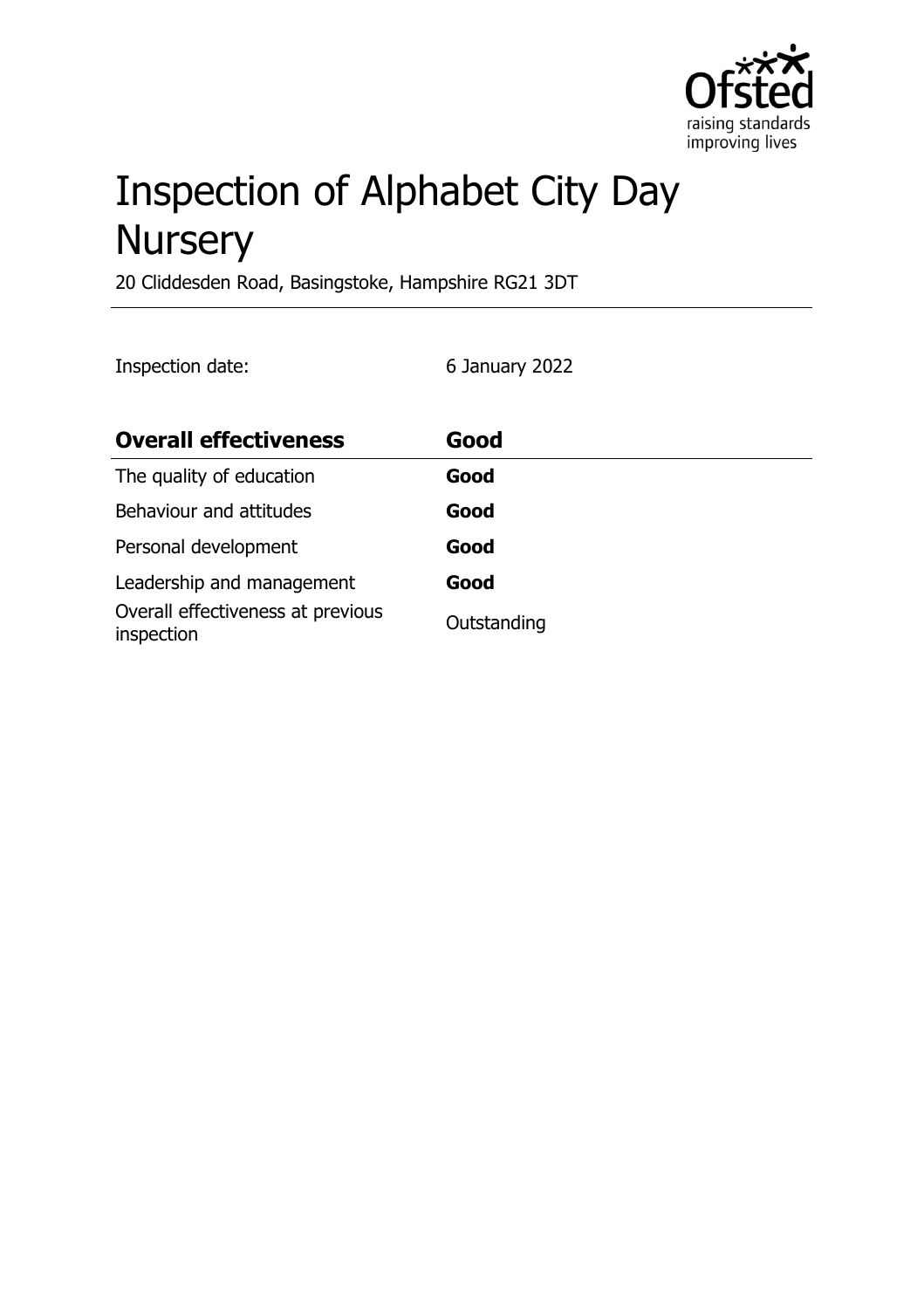

# **What is it like to attend this early years setting?**

#### **The provision is good**

Children benefit from warm and nurturing relationships with their key persons, which leads to them being confident and happy in their environment. Children's emotions are valued, and staff encourage children to talk about how they are feeling. For example, in the pre-school room, staff use 'The Colour Monster' story to support children's emotional literacy. On arrival, children share how they are feeling by selecting the corresponding colour monster, such as yellow for 'happy'. The use of yoga also helps to promote children's well-being and physical development.

Children delight in talking about their families and looking at photos of them on display. The members of the management team pride themselves on working in partnership with parents and refer to themselves as 'The Alphabet Family'. During the COVID-19 pandemic, staff have creatively kept children learning and families engaged by sharing activity packs and sending videos home. Children's behaviour is good. Older children enjoy taking on additional responsibilities, such as helping with snack time. Children wear a sticker to show that they are a helper and they talk with pride about their role.

Staff have high expectations for each child. Children are skilled communicators and make good progress in their language development. This is owed to the staff having a strong focus on developing children's communication skills. The use of language boxes and 'Helicopter Stories' captures children's attention. Children demonstrate high levels of engagement when singing and using sign language. Staff use songs to help children to predict the routine of the day and children become visibly excited when it is time for group time.

## **What does the early years setting do well and what does it need to do better?**

- Staff value each child as a unique individual. They use children's interests to plan educational activities and organise the learning environment. For example, children are taken on an outing to explore the frost and ice after finding an ice puddle in the garden area. Staff and leaders know what they want children to learn. Children enjoy sharing stories, which helps to develop their communication and language.
- $\blacksquare$  Staff gather information from parents when children join the nursery. This helps the staff to know children's starting points and their wider life outside of the nursery. The transition process for new children joining or moving rooms is designed to support children to feel safe and secure. Children settle in quickly and feel confident in their environment.
- $\blacksquare$  Leaders and managers are knowledgeable. They have a clear vision of how they want to develop the nursery further. Staff are provided with ongoing training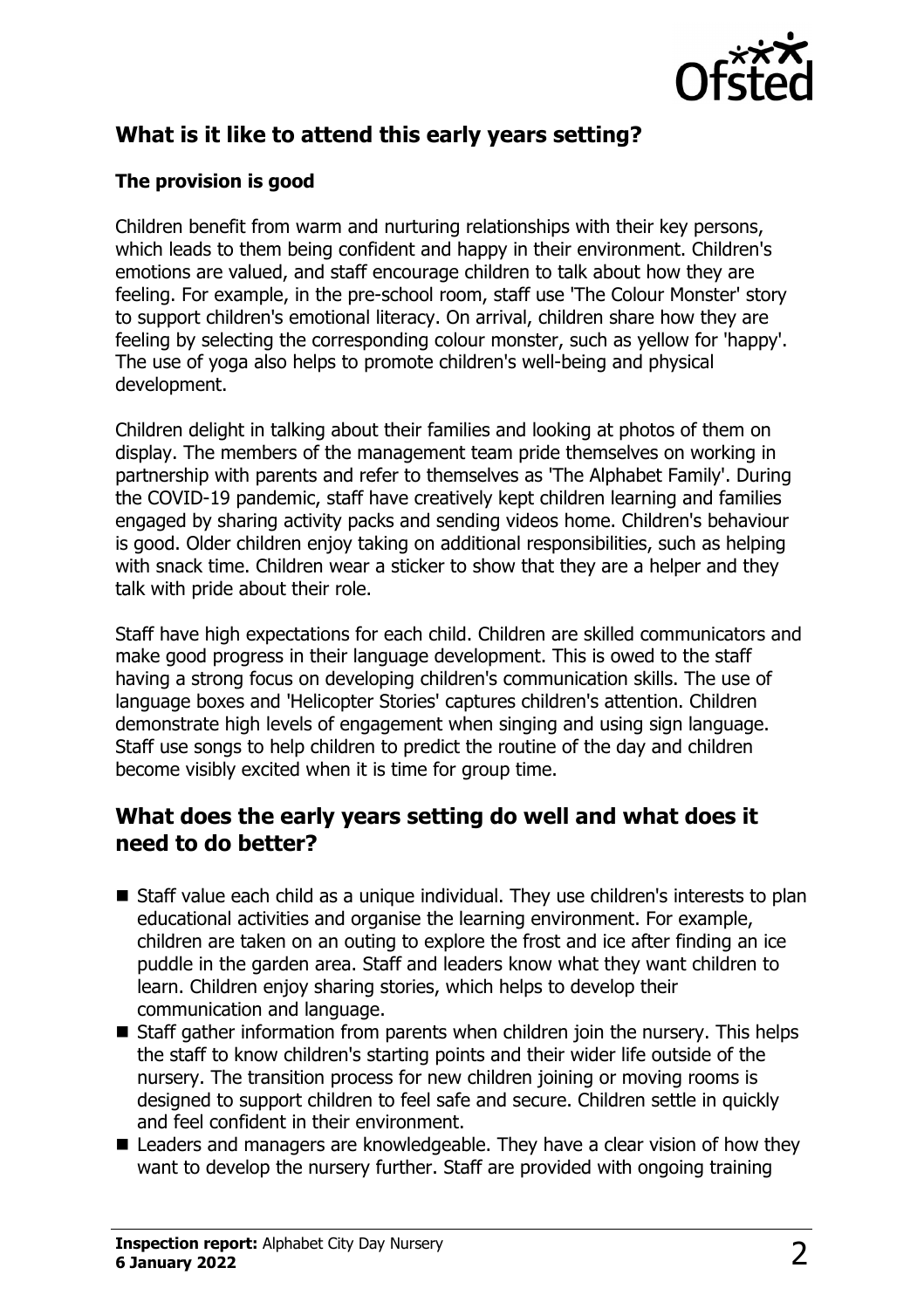

opportunities to help them to develop their practice. However, leaders do not always review the impact of training to ensure that staff with delegated roles are confident in their knowledge specific to their roles.

- Parents speak highly of the nursery and feel included in their child's learning. For example, parents are provided strategies to support children's toilet training at home. The staff promote partnership working and provide regular feedback on children's progress to parents.
- $\blacksquare$  Staff plan the environment so that children can freely access activities of their choice, such as play dough, puzzles, construction and role play. Consequently, children are motivated learners who are confident to express their wishes. Children make good progress in their learning and experience quality interactions and a wide range of learning opportunities. However, staff do not always react and provide support and further resources that challenge and extend children's play and learning.
- Babies and younger children form strong attachments to their key person. Staff are knowledgeable and ensure that children are well cared for. When babies are occasionally unsettled, staff respond sensitively with care and warmth to reassure the child.
- Good hygiene measures are in place and children are encouraged to develop independence with their self-care. Young children confidently use the tissue station and mirror to clean their noses and are reminded to wash their hands. Children and adults eat a healthy, nutritious meal together, which makes mealtimes enjoyable and social experiences.
- Managers prioritise staff's well-being and staff report feeling well supported. The low staff turnover and staff's length of service demonstrate their commitment to the nursery. This leads to consistency for the families and children.

## **Safeguarding**

The arrangements for safeguarding are effective.

Staff are confident in their safeguarding knowledge and know what to do if they have a concern about a child. Staff understand their responsibilities to keep children safe and are aware of the process to follow if they have a concern about a colleague. Managers ensure that they follow safer recruitment processes and monitor staff's ongoing suitability. There are robust procedures in place to monitor the use of mobile phones in the nursery. Regular risk assessments and monitoring of accidents ensure that risks are managed and children are safe in the environment. Staff teach children how to keep themselves safe, for example by teaching younger children how to crawl backwards down the stairs.

## **What does the setting need to do to improve?**

**To further improve the quality of the early years provision, the provider should:**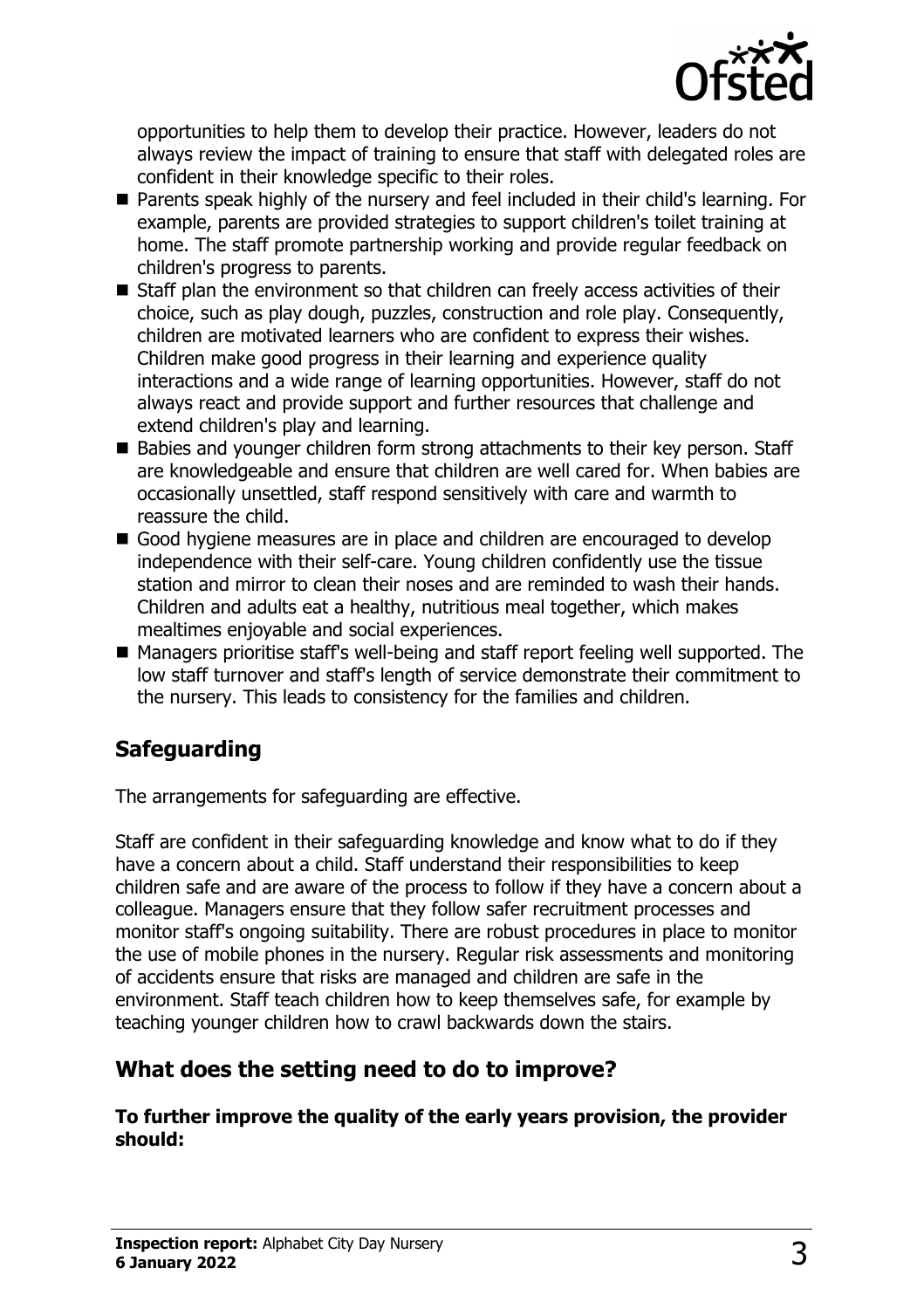

- support staff to use their good knowledge of the children to consistently scaffold, challenge and extend children's learning during activities
- review the impact of training further during staff supervision sessions, to ensure that the knowledge of those with specific lead roles is fully embedded.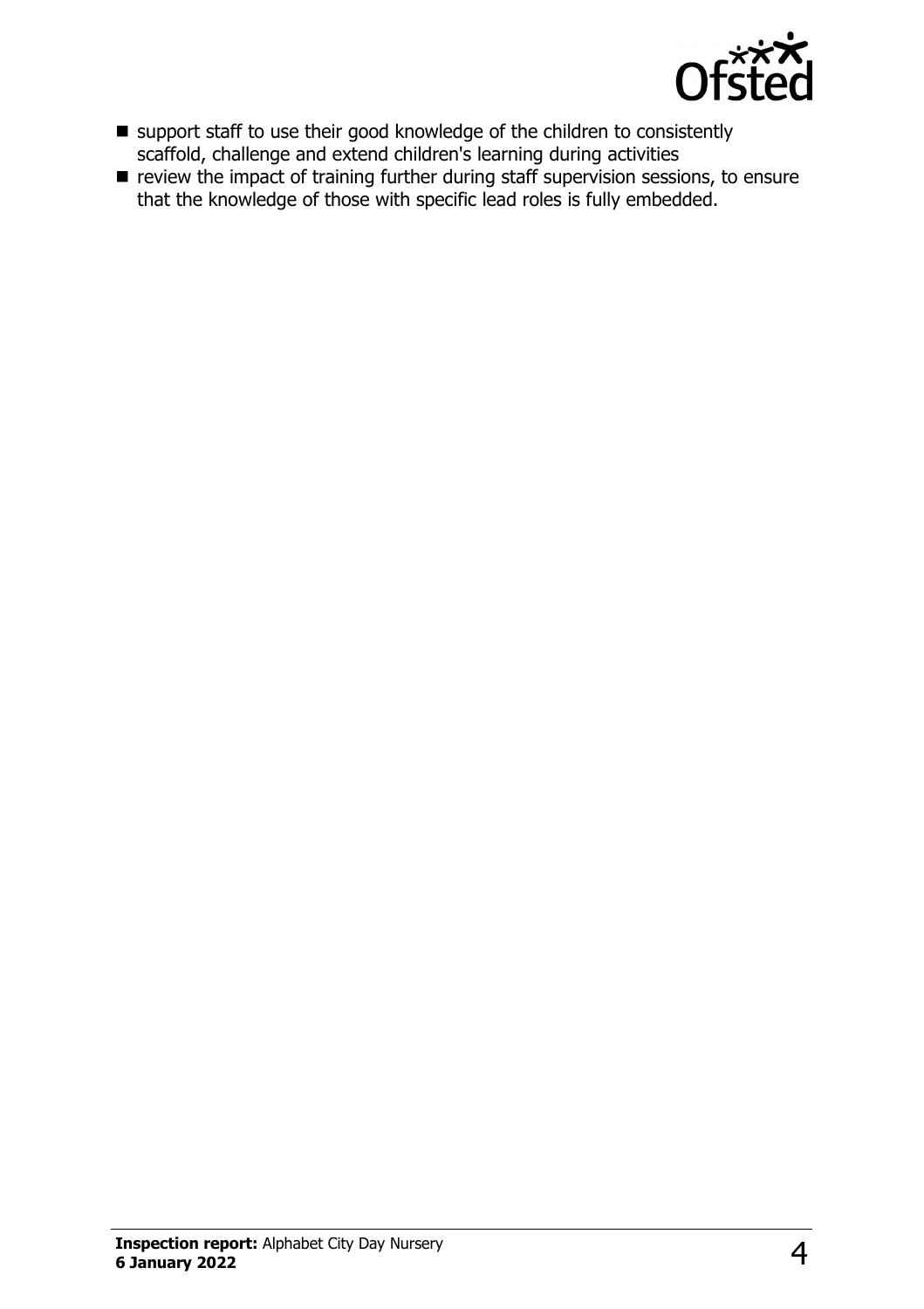

| <b>Setting details</b>                         |                                    |
|------------------------------------------------|------------------------------------|
| Unique reference number                        | EY476734                           |
| <b>Local authority</b>                         | Hampshire                          |
| <b>Inspection number</b>                       | 10216538                           |
| <b>Type of provision</b>                       | Childcare on non-domestic premises |
| <b>Registers</b>                               | Early Years Register               |
| Day care type                                  | Full day care                      |
| Age range of children at time of<br>inspection | $0$ to $4$                         |
| <b>Total number of places</b>                  | 70                                 |
| Number of children on roll                     | 66                                 |
| Name of registered person                      | Alphabet City Day Nursery Ltd      |
| Registered person unique<br>reference number   | RP902164                           |
| Telephone number                               | 01256 242 490                      |
| Date of previous inspection                    | 1 August 2016                      |

## **Information about this early years setting**

Alphabet City Day Nursery registered in 2014 and operates from a converted house in Basingstoke, Hampshire. The nursery is one of two nurseries that are operated by the same provider. The nursery employs 23 members of staff. Of these, 20 hold relevant qualifications at level 3 to level 6. The provider holds early years professional status. The nursery is open from Monday to Friday for 50 weeks of the year. Sessions are from 8am to 6pm. The nursery provides funded early education for two-, three- and four-year-old children.

## **Information about this inspection**

**Inspector** Jade Orosz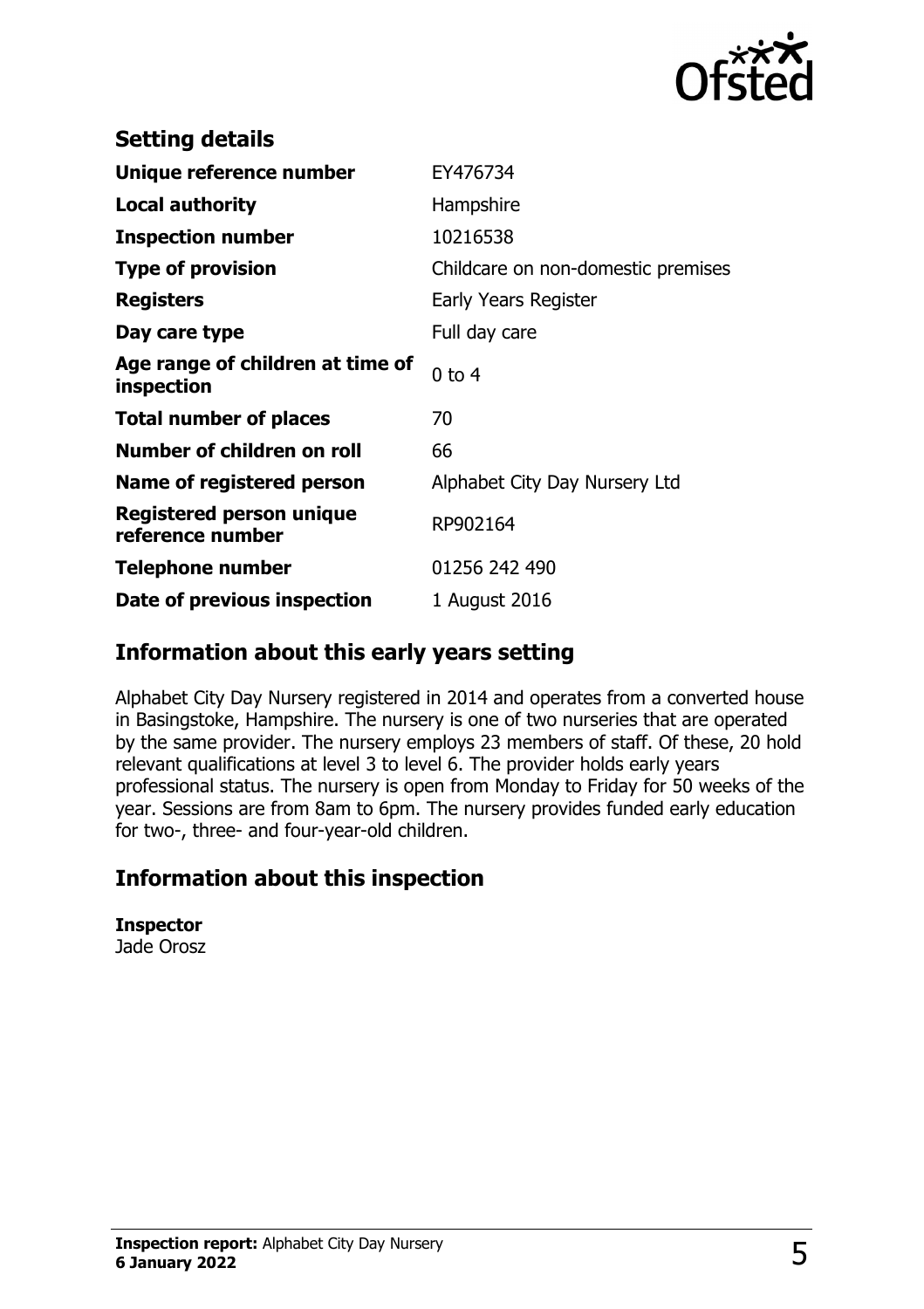

#### **Inspection activities**

- $\blacksquare$  This was the first routine inspection the nursery received since the COVID-19 pandemic began. The inspector discussed the impact of the pandemic with the provider and has taken that into account in their evaluation of the nursery.
- $\blacksquare$  The deputy manager, the manager and the inspector had a learning walk together of all areas of the nursery and discussed the early years curriculum.
- The inspector spoke to children to find out about their time at the nursery.
- $\blacksquare$  The inspector observed the quality of education being provided, indoors and outdoors, and assessed the impact on children's learning.
- $\blacksquare$  The manager and the inspector carried out a joint observation in the garden area.
- $\blacksquare$  The inspector spoke to parents during the inspection and took account of their views.
- $\blacksquare$  The inspector looked at relevant documentation and reviewed evidence of the suitability of staff working in the nursery.

We carried out this inspection under sections 49 and 50 of the Childcare Act 2006 on the quality and standards of provision that is registered on the Early Years Register. The registered person must ensure that this provision complies with the statutory framework for children's learning, development and care, known as the early years foundation stage.

If you are not happy with the inspection or the report, you can [complain to Ofsted](http://www.gov.uk/complain-ofsted-report).